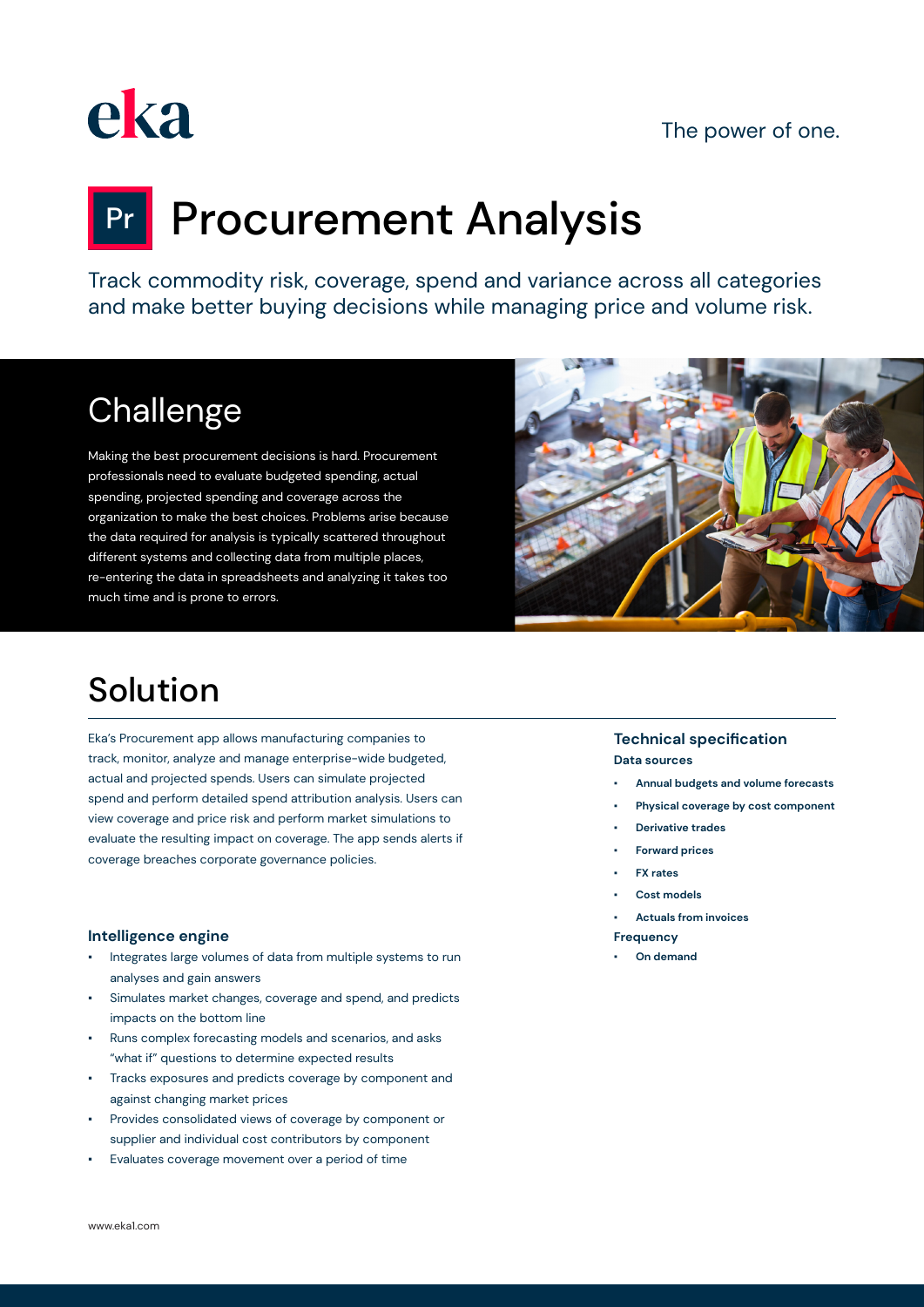#### APP SHEET

- Analyzes historical spend, supplier behavior and pricing trends
- Generates alerts when certain spend and coverage thresholds are reached and predicts which components are most likely to exceed the budget
- Analyzes hedging strategiesTracks market buy signals and automatic and manual allocation of hedges to individual items to track coverage at most granular level
- Enables custom insights with flexible and multiple hierarchy
- Simulates multiple parameters like price, coverage and change in forecasted demand and tracks the impact on covered and uncovered values and forecasted spend
- Defines hedging strategies and monitors them
- Analyzes current and historical price trends to look for pricing and hedging signals based on market price trend
- Generates a historical analysis of coverage and compares it against market trends to track effectiveness of coverage

# Key Insights

Improve executive decision making with customized reporting Use market simulations to predict the

Analyze coverage and track coverage movement and over and under

impact of changes on coverage

coverage

Make the most profitable decisions by analyzing forecasted, actual, and projected spend

Make course corrections by pinpointing contributing factors

Analyze hedge strategies and their effect on overall spend

Evaluate gains and losses of hedge programs

Maintain coverage within corporate governance policies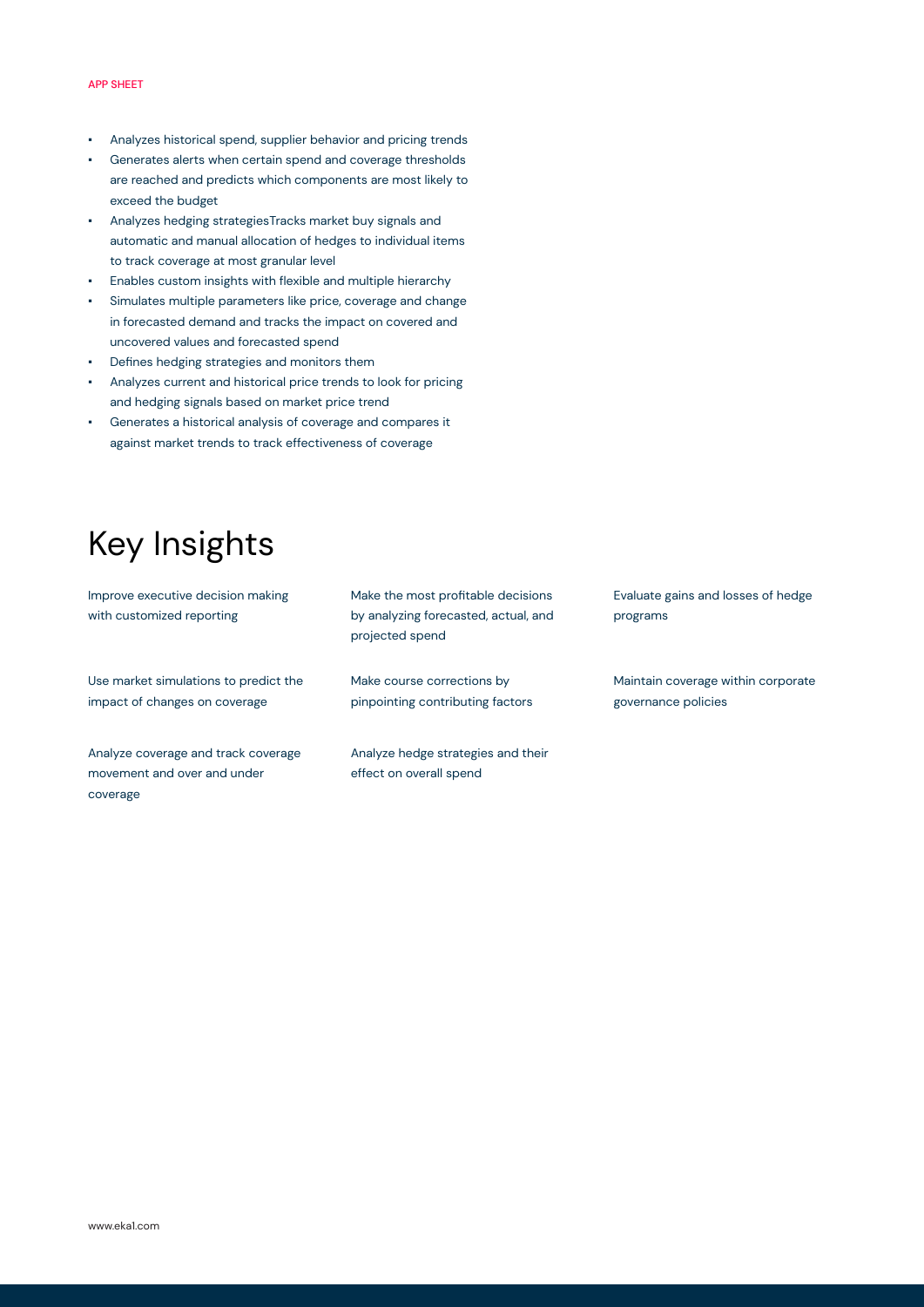